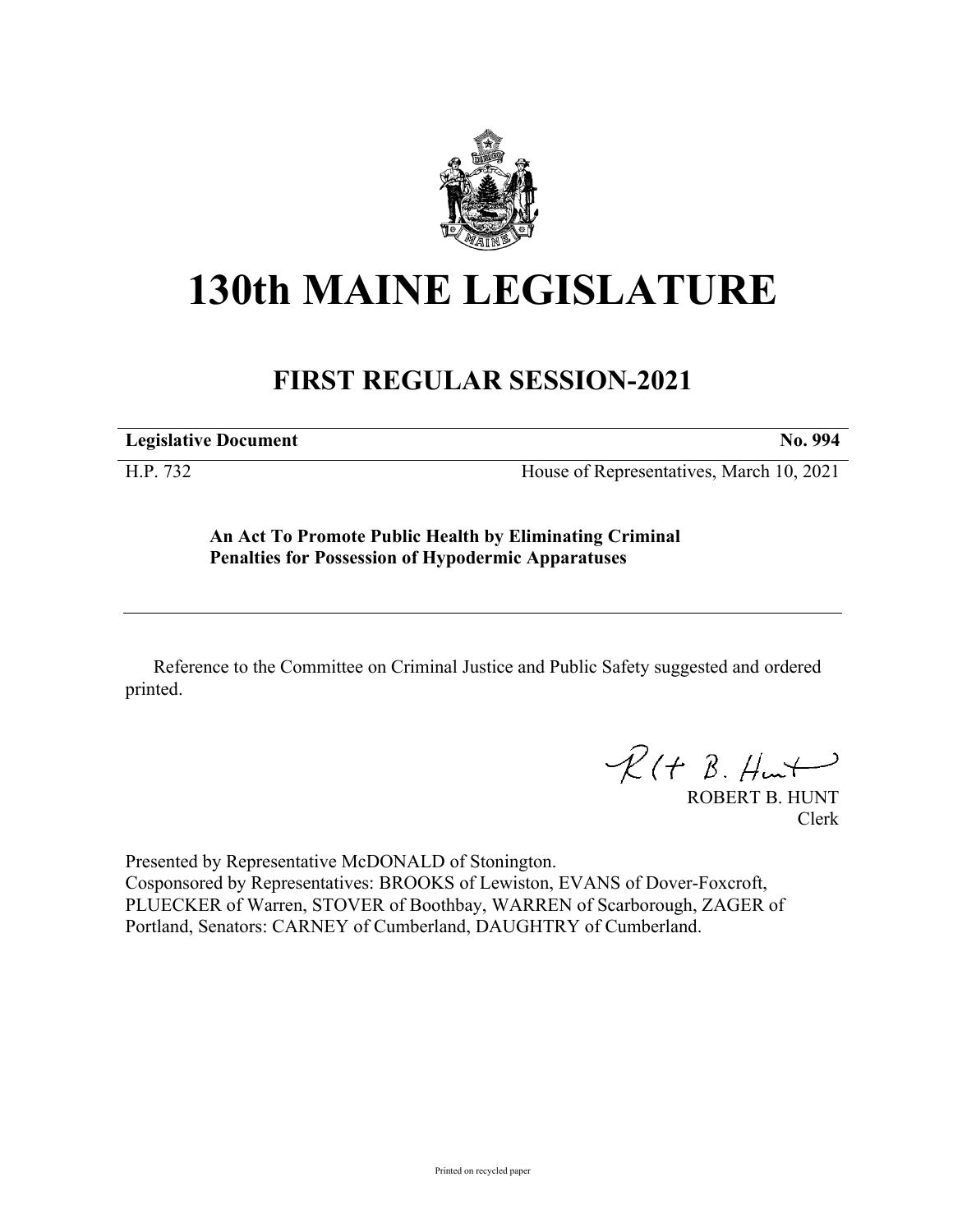| 1              | Be it enacted by the People of the State of Maine as follows:                                   |
|----------------|-------------------------------------------------------------------------------------------------|
| 2              | <b>Sec. 1.</b> 17-A MRSA §1106, sub-§6, as amended by PL 2019, c. 12, Pt. B, §7, is             |
| 3              | further amended to read:                                                                        |
| $\overline{4}$ | <b>6.</b> It is an affirmative defense to prosecution under this section that the substance     |
| 5              | furnished is:                                                                                   |
| 6              | A. Hemp <del>; or</del> .                                                                       |
| 7              | B. A residual amount of any scheduled drug that is contained in one or more                     |
| 8              | hypodermic apparatuses if the person is enrolled in a hypodermic apparatus exchange             |
| 9              | program that is certified by the Department of Health and Human Services, Maine                 |
| 10             | Center for Disease Control and Prevention and is furnishing the hypodermic                      |
| 11             | apparatuses to an employee of such a program.                                                   |
| 12             | Sec. 2. 17-A MRSA §1107-A, sub-§5, as amended by PL 2019, c. 12, Pt. B, §9, is                  |
| 13             | further amended to read:                                                                        |
| 14             | 5. It is an affirmative defense to prosecution under this section that the substance            |
| 15             | furnished is:                                                                                   |
| 16             | A. Hemp <del>; or</del> .                                                                       |
| 17             | B. A residual amount of any scheduled drug that is contained in one or more                     |
| 18             | hypodermic apparatuses if the person is enrolled in a hypodermic apparatus exchange             |
| 19             | program that is certified by the Department of Health and Human Services, Maine                 |
| 20             | Center for Disease Control and Prevention and is transporting the hypodermic                    |
| 21             | apparatuses to the program.                                                                     |
| 22             | Sec. 3. 17-A MRSA §1107-A, sub-§6 is enacted to read:                                           |
| 23             | <b>6.</b> Unlawful possession of a scheduled drug does not include possession of a residual     |
| 24             | amount of any scheduled drug that is contained in one or more hypodermic apparatuses.           |
| 25             | <b>Sec. 4.</b> 17-A MRSA §1110, as amended by PL 2007, c. 695, Pt. A, §20, is repealed.         |
| 26             | <b>Sec. 5. 17-A MRSA §1111,</b> as amended by PL 2007, c. 346, Pt. B, §4, is repealed.          |
| 27             | Sec. 6. 17-A MRSA §1111-A, sub-§1, as amended by PL 2017, c. 409, Pt. B, §6,                    |
| 28             | is further amended to read:                                                                     |
| 29             | 1. As used in this section the term "drug paraphernalia" means all equipment, products          |
| 30             | and materials of any kind that are used or intended for use in planting, propagating,           |
| 31             | cultivating, growing, harvesting, manufacturing, compounding, converting, producing,            |
| 32             | processing, preparing, testing, analyzing, packaging, repackaging, storing, containing, or      |
| 33             | concealing, injecting, ingesting, inhaling or otherwise introducing into the human body a       |
| 34             | scheduled drug in violation of this chapter or Title 22, section 2383, except that this section |
| 35             | does not apply to a person who is authorized to possess marijuana for medical use pursuant      |
| 36             | to Title 22, chapter 558-C, to the extent the drug paraphernalia is used for that person's      |
| 37             | medical use of marijuana; to a person who is authorized to possess marijuana pursuant to        |
| 38             | Title 28-B, to the extent the drug paraphernalia is used for that person's adult use of         |
| 39             | marijuana; or to a marijuana store licensed pursuant to Title 28-B, to the extent that the      |
| 40             | drug paraphernalia relates to the sale or offering for sale of marijuana by the marijuana       |
| 41             | store. It includes, but is not limited to:                                                      |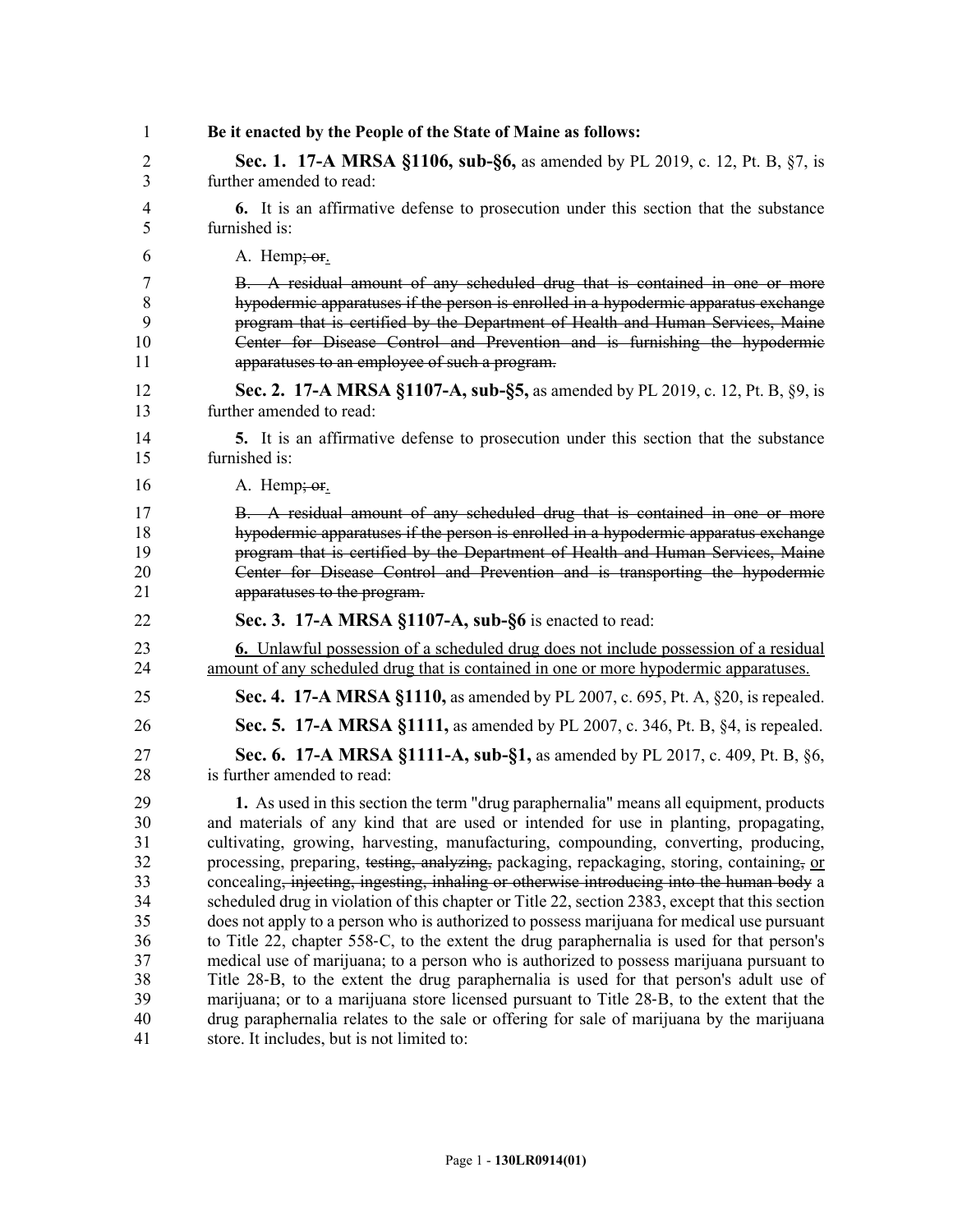| 1      | A. Kits used or intended for use in planting, propagating, cultivating, growing or                                                    |
|--------|---------------------------------------------------------------------------------------------------------------------------------------|
| 2      | harvesting of any species of plant which is a scheduled drug or from which a scheduled                                                |
| 3      | drug can be derived;                                                                                                                  |
| 4<br>5 | Kits used or intended for use in manufacturing, compounding, converting,<br>B.<br>producing, processing or preparing scheduled drugs; |
| 6      | C. Isomerization devices used or intended for use in increasing the potency of any                                                    |
| 7      | species of plant that is a scheduled drug;                                                                                            |
| 8      | D. Testing equipment used or intended for use in identifying or in analyzing the                                                      |
| 9      | strength, effectiveness or purity of scheduled drugs;                                                                                 |
| 10     | E. Scales and balances used or intended for use in weighing or measuring scheduled                                                    |
| 11     | drugs;                                                                                                                                |
| 12     | F. Dilutants and adulterants, such as quinine hydrochloride, mannitol, mannite,                                                       |
| 13     | dextrose and lactose, used or intended for use in cutting scheduled drugs;                                                            |
| 14     | G. Separation gins and sifters, used or intended for use in removing twigs and seeds                                                  |
| 15     | from, or in otherwise cleaning or refining, marijuana;                                                                                |
| 16     | H. Blenders, bowls, containers, spoons and mixing devices used or intended for use in                                                 |
| 17     | compounding scheduled drugs;                                                                                                          |
| 18     | I. Capsules, balloons, envelopes and other containers used or intended for use in                                                     |
| 19     | packaging small quantities of scheduled drugs; and                                                                                    |
| 20     | J. Containers and other objects used or intended for use in storing or concealing                                                     |
| 21     | scheduled drugs; and                                                                                                                  |
| 22     | K. Objects used or intended for use in ingesting, inhaling or otherwise introducing                                                   |
| 23     | marijuana, cocaine, hashish or hashish oil into the human body, such as:                                                              |
| 24     | (1) Metal, wooden, acrylic, glass, stone, plastic or ceramic pipes with or without                                                    |
| 25     | screens, permanent screens, hashish heads or punctured metal bowls;                                                                   |
| 26     | $(2)$ Water pipes;                                                                                                                    |
| 27     | (3) Carburetion tubes and devices;                                                                                                    |
| 28     | (4) Smoking and carburetion masks;                                                                                                    |
| 29     | (5) Roach clips, meaning objects used to hold burning material, such as a                                                             |
| 30     | marijuana cigarette that has become too small or too short to be held in the hand;                                                    |
| 31     | (6) Miniature cocaine spoons and cocaine vials;                                                                                       |
| 32     | $(7)$ Chamber pipes;                                                                                                                  |
| 33     | (8) Carburetor pipes;                                                                                                                 |
| 34     | $(9)$ Electric pipes;                                                                                                                 |
| 35     | $(10)$ Air-driven pipes;                                                                                                              |
| 36     | $(11)$ Chillums;                                                                                                                      |
| 37     | $(12)$ Bongs; or                                                                                                                      |
| 38     | (13) Ice pipes or chillers.                                                                                                           |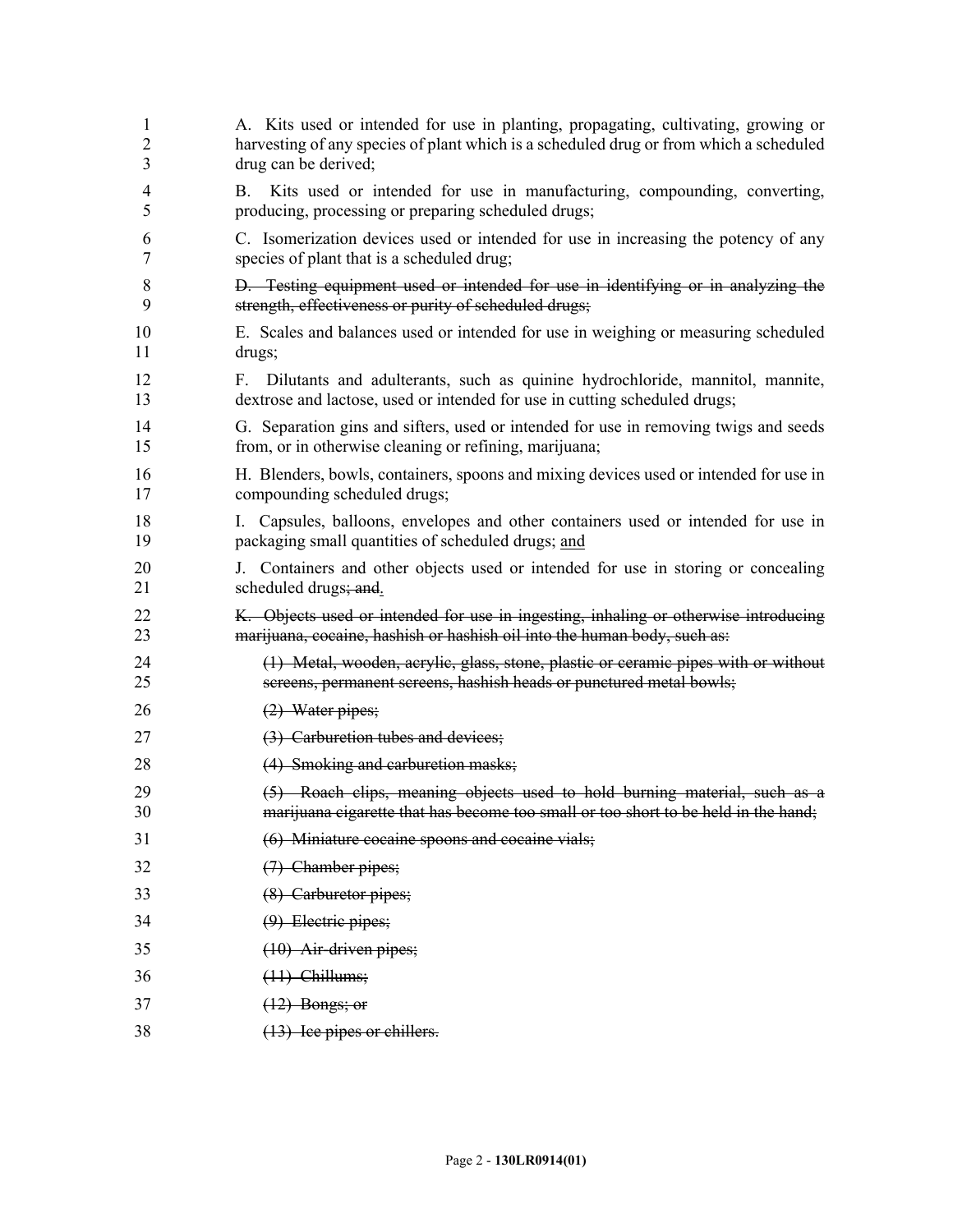- 1 **Sec. 7. 17-A MRSA §1111-A, sub-§2,** as enacted by PL 1981, c. 266, is amended 2 to read:
- 3 **2.** For purposes of this section, drug paraphernalia does not include hypodermic 4 apparatus apparatuses. Possession of, furnishing or trafficking in hypodermic apparatus 5 constitute separate offenses under sections 1110 and 1111.
- 6 **Sec. 8. 17-A MRSA §1111-B,** as enacted by PL 2019, c. 137, §1 and amended by 7 c. 292, §1, is further amended to read:
- 8 **§1111-B. Exemption from criminal liability for reporting a drug-related medical**  9 **emergency or administering naloxone**

10 A person who in good faith seeks medical assistance for or administers naloxone 11 hydrochloride to another person experiencing a drug-related overdose or who is 12 experiencing a drug-related overdose and is in need of medical assistance may not be 13 arrested or prosecuted for a violation of section 1107–A, 1108<del>, 1111</del> or 1111–A or a 14 violation of probation as authorized by chapter 49 67, subchapter 1 if the grounds for arrest 15 or prosecution are obtained as a result of the person's seeking medical assistance, 16 administering naloxone hydrochloride or experiencing a drug-related overdose.

- 17 **Sec. 9. 17-A MRSA §1126, sub-§2,** as enacted by PL 2019, c. 113, Pt. B, §17, is 18 amended to read:
- 19 **2. Mandatory minimum fine barring court finding exceptional circumstances.** In 20 addition to any other authorized sentencing alternative specified in section 1502, subsection 21 2 for individuals or section 1502, subsection 7 for organizations, the court shall impose a 22 minimum fine of \$400, none of which may be suspended, except as provided in subsection 23 3, for an individual convicted of a crime under section 1103; 1104; 1105–A; 1105–B; 24 1105‑C; 1105‑D; 1106; 1107‑A; 1108; 1109; 1110; 1111; 1111‑A, subsection 4‑A; 1116; 25 1117; or 1118.
- 26 **Sec. 10. 22 MRSA §2383-B, sub-§2,** as amended by PL 2013, c. 266, §§9 and 10, 27 is further amended to read:
- 28 **2. Others lawfully in possession.** Except as otherwise authorized or restricted, the 29 following persons are authorized to possess, furnish and have control of scheduled or 30 prescription drugs, or controlled substances or hypodermic apparatuses:
- 31 A. Common carriers or warehouse operators while engaged in lawfully transporting 32 or storing prescription drugs or hypodermic apparatuses or any of their employees 33 acting within the scope of their employment;
- 34 B. Employees or agents of persons lawfully entitled to possession who have temporary, 35 incidental possession while acting within the scope of their employment or agency;
- 36 C. Persons whose possession is for the purpose of aiding public officers in performing 37 their official duties while acting within the scope of their employment or duties;
- 38 D. Law enforcement officers while acting within the scope of their employment and 39 official duties;
- 40 E. Physicians, dentists, podiatrists, pharmacists or other persons authorized by law or 41 rule to administer, dispense, prescribe or sell scheduled or prescription drugs, or